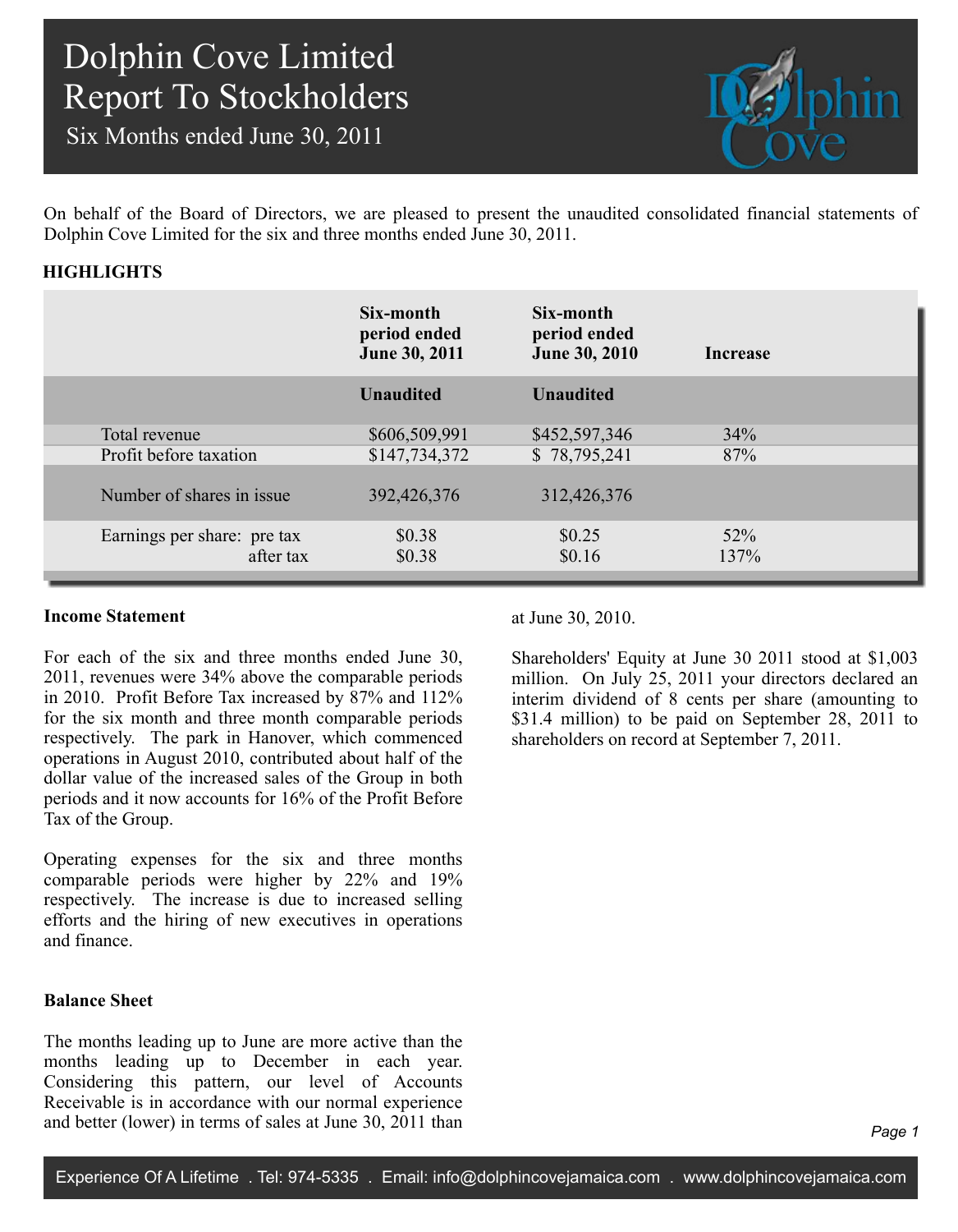Six Months ended June 30, 2011

### **Team**

The "Jamaica Hotel Tourism Association Employee of the Year Award" Recipient for 2010/2011 was Ms. Jenere Medwinter - Guest Relations Manager of Dolphin Cove Ocho Rios.

The St. Ann Chamber of Commerce "Young Entrepreneurship Award" recipient for 2011 was Mr. Gregory Burrowes - Vice President/Director of Dolphin Cove Ocho Rios.

## **Community building**

Dolphin Cove works closely with "Teen Challenge" - a drug rehabilitation centre. As a way of earning funds for the Centre they make Jewellery which is later sold at Dolphin Cove.

On Labour Day this year Dolphin Cove adopted Steer Town Basic School and helped in erecting a sign and fencing at the school.

Dolphin Cove continues to facilitate students for summer employment.

### **Outlook**

The forecast for the upcoming cruise season is for additional ships docking in Falmouth. The berths left vacant in Ocho Rios by the relocation of Royal Caribbean ships to Falmouth are being booked by other cruise lines such as Norwegian Cruise Lines. The high cost of fuel is resulting in the cruise industry planning shorter cruises to closer destinations from the US such as Ocho Rios, Falmouth and Montego Bay.

Our breeding program continues to be successful and



the two oldest of the five dolphins born in Ocho Rios have been trained and now participates in our entertainment programme.

The reopening of the Bog Walk Gorge will enable travelling from Kingston to Dolphin Cove much easier.

Notwithstanding signals of impending downturns of the economies of the US and Europe, we consider tourism in Jamaica to be a mature and sustainable industry and we will to continue to invest in it.

Director

Stafford Burrowes, OD Chairman and Chief Executive Officer

 $m$ **Director** 

Hon. William A. McConnell, O.L. C.D. Chairman of Audit Committee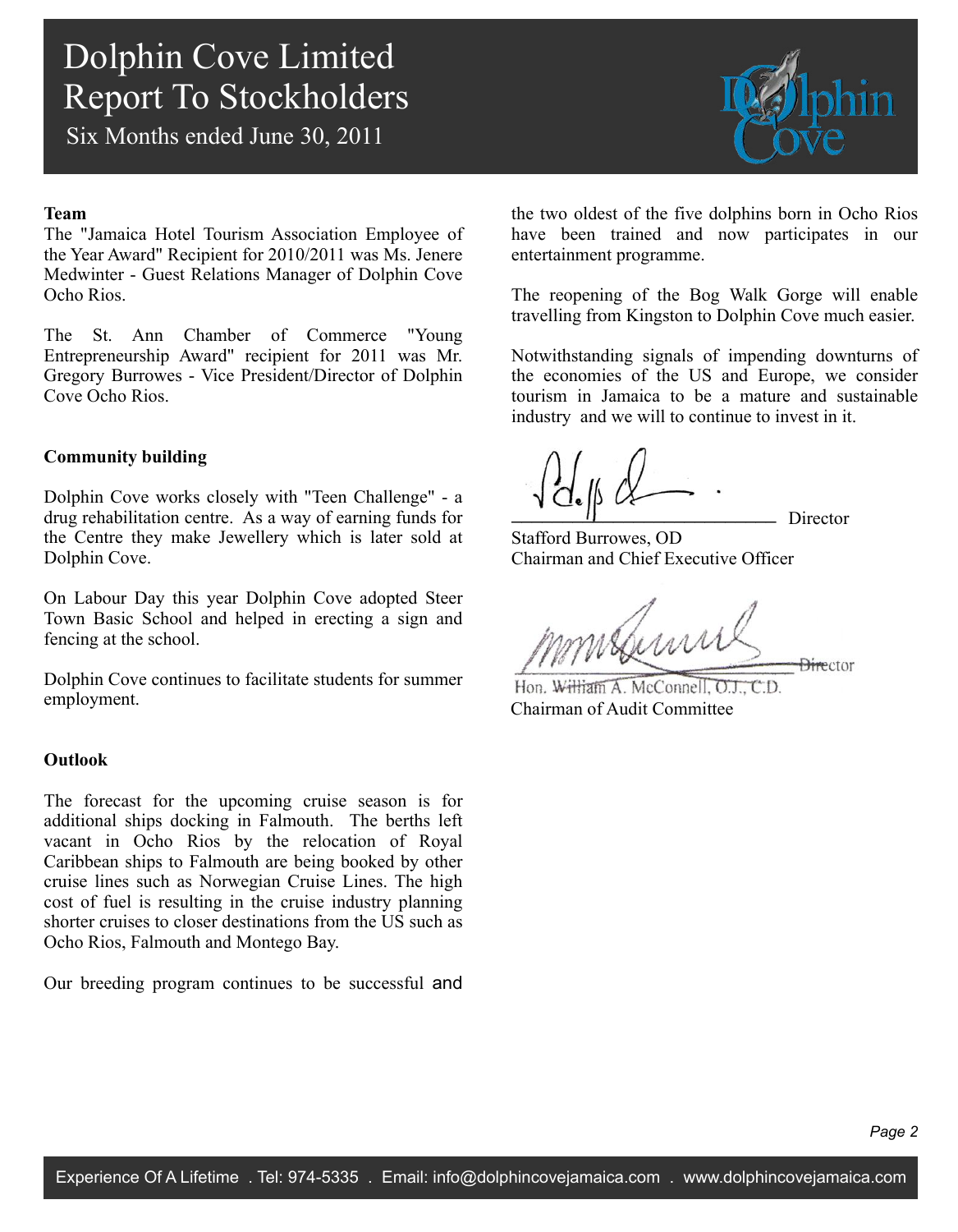Six Months ended June 30, 2011



#### **DOLPHIN COVE LIMITED**

**Group Interim Statement of Financial Position As at June 30, 2011**

|                                              | <b>Six-months</b>      | <b>Six-months</b>      | Year                             |  |
|----------------------------------------------|------------------------|------------------------|----------------------------------|--|
|                                              | ended<br>June 30, 2011 | ended<br>June 30, 2010 | ended<br><b>December 31,2010</b> |  |
|                                              |                        |                        |                                  |  |
|                                              | Unaudited              | Unaudited              | <b>Audited</b>                   |  |
| <b>CURRENT ASSETS</b>                        |                        |                        |                                  |  |
| Cash and cash equivalents                    | 77,822,412             | 15,183,794             | 18,815,314                       |  |
| Securities purchased under resale agreements | 140,866,565            |                        | 203,424,623                      |  |
| Accounts receivable                          | 174,569,619            | 143,339,565            | 124,635,189                      |  |
| Due from related parties                     | 7,481,252              | 62,976,672             | 2,397,907                        |  |
| Taxation recoverable                         | 3,125,066              |                        | 2,089,992                        |  |
| Inventories                                  | 24,266,331             | 23,246,851             | 25,319,369                       |  |
|                                              | 428, 131, 245          | 244,746,882            | 376,682,394                      |  |
| NON-CURRENT ASSETS                           |                        |                        |                                  |  |
| Property, plant and equipment                | 804,432,070            | 636,416,093            | 793,153,307                      |  |
| <b>Biological</b> assets                     | 112,483,435            | 120,788,509            | 117,440,052                      |  |
| Loan receivable                              |                        | 40,602,123             | 625,798                          |  |
|                                              | 916,915,505            | 797,806,725            | 911,219,157                      |  |
| <b>TOTAL ASSETS</b>                          | \$<br>1,345,046,750    | 1,042,553,607          | 1,287,901,551                    |  |
| <b>CURRENT LIABILITIES</b>                   |                        |                        |                                  |  |
| Bank overdrafts, unsecured                   | 672,803                | 73,700,243             | 19,552,951                       |  |
| Accounts payable and provisions              | 83,291,107             | 64,287,773             | 62,554,622                       |  |
| Current portion of long term loans           | 71,768,643             | 74,729,214             | 85, 311, 252                     |  |
| Due to related parties                       | $\overline{a}$         | 177,302,392            |                                  |  |
| Taxation payable                             | $\sim$                 | 7,662,073              | 6,499,376                        |  |
|                                              | 155,732,553            | 397,681,695            | 173,918,201                      |  |
| NON-CURRENT LIABILITY                        |                        |                        |                                  |  |
| Deferred tax liability                       | 4,838,202              | 6,567,363              | 9,447,872                        |  |
| Long term loans                              | 180,800,982            | 19,642,722             | 248,338,046                      |  |
|                                              | 185,639,184            | 26,210,085             | 257,785,918                      |  |
| SHAREHOLDERS' EQUITY                         |                        |                        |                                  |  |
| Share capital                                | 257,960,325            | 39,053,297             | 258, 217, 124                    |  |
| Share premium                                |                        | 138,271,244            |                                  |  |
| Capital reserve                              | 345,742,071            | 207,470,827            | 345,742,071                      |  |
| Retained earnings                            | 399,972,617            | 233,866,459            | 252,238,237                      |  |
|                                              | 1,003,675,013          | 618,661,827            | 856, 197, 432                    |  |
| TOTAL SHAREHOLDERS'                          |                        |                        |                                  |  |
| <b>EQUITY AND LIABILITIES</b>                | \$<br>1,345,046,750    | 1,042,553,607          | 1,287,901,551                    |  |
|                                              |                        |                        |                                  |  |

Approved by the Board of Directors and signed on its behalf by:

 $\frac{1}{d}$   $\frac{1}{d}$   $\frac{1}{d}$   $\frac{1}{d}$   $\frac{1}{d}$   $\frac{1}{d}$   $\frac{1}{d}$   $\frac{1}{d}$   $\frac{1}{d}$   $\frac{1}{d}$   $\frac{1}{d}$   $\frac{1}{d}$   $\frac{1}{d}$   $\frac{1}{d}$   $\frac{1}{d}$   $\frac{1}{d}$   $\frac{1}{d}$   $\frac{1}{d}$   $\frac{1}{d}$   $\frac{1}{d}$   $\frac{1}{d}$   $\frac{1}{d}$  Stafford Burrowes, O.D.

mmstermul

Hon. William A. McConnell, O.J., C.D.

*Page 3*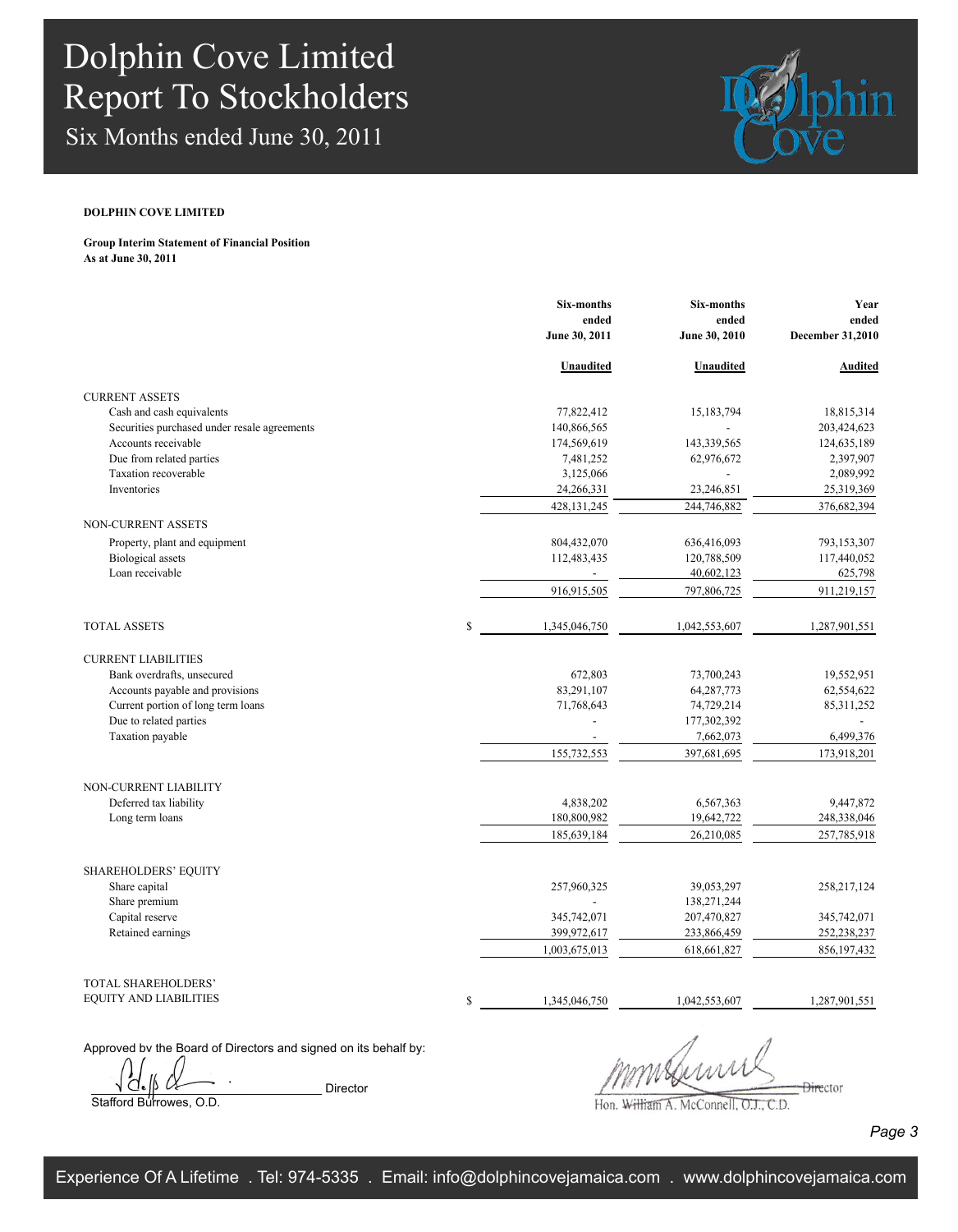Six Months ended June 30, 2011



#### **DOLPHIN COVE LIMITED**

**Group Interim Statements of Comprehensive Income Six-months ended June 30,2011**

|                                          | Six-months<br>ended<br>June 30, 2011<br>Unaudited | Six-months<br>ended<br>June 30, 2010<br>Unaudited | <b>Three-months</b><br>ended<br>June 30, 2011<br>Unaudited | <b>Three-months</b><br>ended<br>June 30, 2010<br>Unaudited | Year<br>ended<br>December 31, 2010<br><b>Audited</b> |
|------------------------------------------|---------------------------------------------------|---------------------------------------------------|------------------------------------------------------------|------------------------------------------------------------|------------------------------------------------------|
|                                          |                                                   |                                                   |                                                            |                                                            |                                                      |
| <b>OPERATING REVENUE:</b>                |                                                   |                                                   |                                                            |                                                            |                                                      |
| Dolphin attraction revenue               | 410,027,708                                       | 315,774,926                                       | 206,866,944                                                | 162,407,199                                                | 619,843,889                                          |
| Less: Direct costs of dolphin attraction | (65,660,883)                                      | (53,358,836)                                      | (34, 278, 699)                                             | (25, 219, 545)                                             | (101, 168, 676)                                      |
|                                          | 344,366,825                                       | 262,416,090                                       | 172,588,245                                                | 137, 187, 654                                              | 518,675,213                                          |
| Ancillary services revenue               | 196,482,283                                       | 136,822,420                                       | 99,229,214                                                 | 66,762,894                                                 | 259,795,036                                          |
| Less: Direct costs of ancillary services | (32, 121, 690)                                    | (23, 236, 228)                                    | (16, 856, 595)                                             | (12,676,772)                                               | (47,313,516)                                         |
|                                          | 164,360,593                                       | 113,586,192                                       | 82,372,619                                                 | 54,086,122                                                 | 212,481,520                                          |
| Gross profit                             | 508,727,418                                       | 376,002,282                                       | 254,960,864                                                | 191,273,776                                                | 731,156,733                                          |
| Other income                             | 6,563,247                                         | 57,500                                            | 3,883,255                                                  |                                                            | 1,476,365                                            |
|                                          | 515,290,665                                       | 376,059,782                                       | 258,844,119                                                | 191,273,776                                                | 732,633,098                                          |
| <b>OPERATING EXPENSES:</b>               |                                                   |                                                   |                                                            |                                                            |                                                      |
| Selling                                  | 149,211,328                                       | 124,003,934                                       | 73,284,525                                                 | 62,741,253                                                 | 257,447,514                                          |
| Other operations                         | 123,889,382                                       | 103,695,581                                       | 66,686,819                                                 | 57,707,388                                                 | 210,468,108                                          |
| Administrative                           | 80,959,140                                        | 61,492,975                                        | 40,918,564                                                 | 32,061,740                                                 | 126,622,943                                          |
|                                          | 354,059,850                                       | 289,192,490                                       | 180,889,908                                                | 152,510,381                                                | 594,538,565                                          |
| Profit before finance income and costs   | 161,230,815                                       | 86,867,292                                        | 77,954,211                                                 | 38,763,395                                                 | 138,094,533                                          |
| Finance income                           | 4,389,396                                         | 4,878,498                                         | 2,033,055                                                  | 941,338                                                    | (1,910,952)                                          |
| Finance costs                            | (17, 885, 836)                                    | (12,950,549)                                      | (8, 842, 974)                                              | (6,174,840)                                                | (29, 405, 694)                                       |
| Profit before taxation                   | 147,734,375                                       | 78,795,241                                        | 71,144,292                                                 | 33,529,893                                                 | 106,777,887                                          |
| Taxation                                 |                                                   | (27,997,506)                                      |                                                            | (13,061,832)                                               | (37,608,374)                                         |
| Profit for the period                    | 147,734,375                                       | 50,797,735                                        | 71,144,292                                                 | 20,468,061                                                 | 69,169,513                                           |

*Page 4*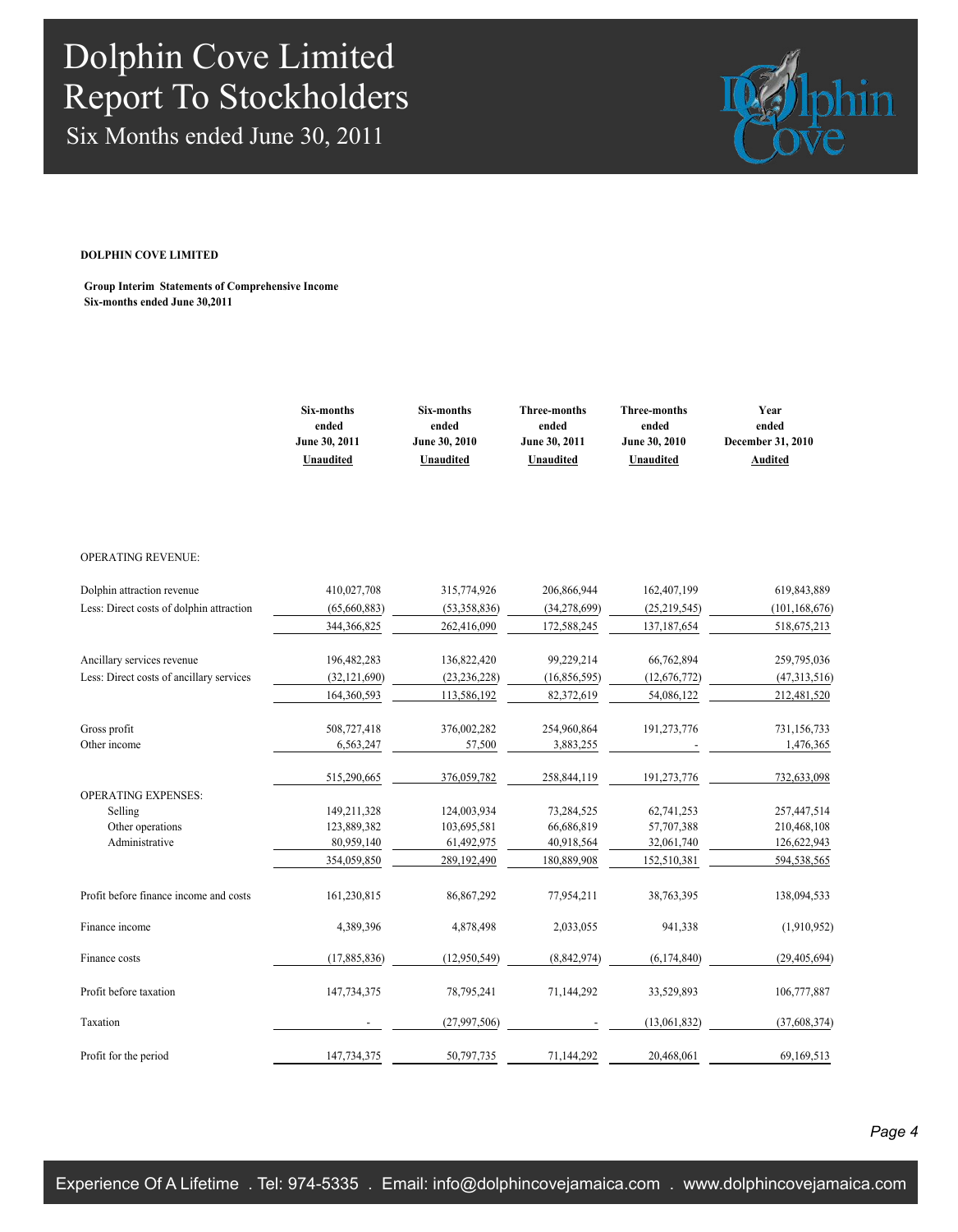Six Months ended June 30, 2011



### **DOLPHIN COVE LIMITED**

**Group Interim Statement Changes in Stockholder's Equity Six months ended June 30, 2011**

|                                                             | Six months<br>ended<br>June 30, 2011 | Six months<br>ended<br>June 30, 2010 | <b>Three months</b><br>ended<br><b>March 31, 2011</b> | Three months<br>ended<br><b>March 31, 2010</b> | Year<br>ended<br>December 31, 2010 |
|-------------------------------------------------------------|--------------------------------------|--------------------------------------|-------------------------------------------------------|------------------------------------------------|------------------------------------|
|                                                             | <b>Unaudited</b>                     | Unaudited                            | <b>Unaudited</b>                                      | <b>Unaudited</b>                               | Audited                            |
| Balances at beginning of period                             | \$<br>856,197,437                    | 831,052,742                          | 856,197,432                                           | 831,052,742                                    | 831,052,742                        |
| Transactions recorded directly in equity:                   |                                      |                                      |                                                       |                                                |                                    |
| Issue of shares and adjustments<br>Dividends                | (256,799)                            | (263, 188, 650)                      | (256,799)                                             | (263, 188, 650)                                | 219,163,827<br>(263, 188, 650)     |
| Profit for the period, being total<br>comprehensive income: | \$<br>147,734,375                    | 50,797,735                           | 76,590,083                                            | 30,329,674                                     | 69,169,513                         |
| Balance at end of period                                    | \$<br>,003,675,013                   | 618,661,827                          | 932,530,716                                           | 598,193,766                                    | 856, 197, 432                      |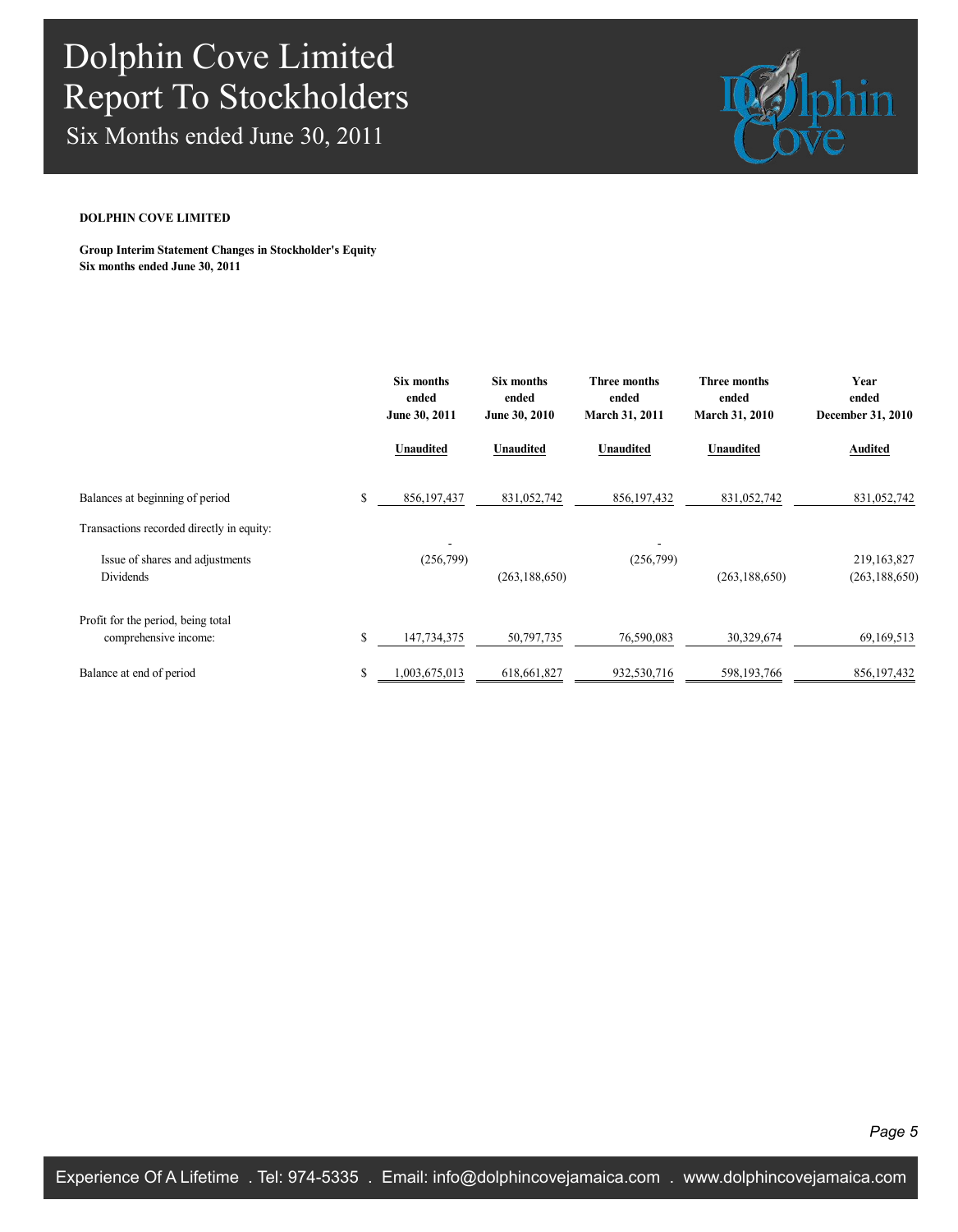Six Months ended June 30, 2011



### **DOLPHIN COVE LIMITED**

**Group Interim Statement of Cash Flows**

|                                                         | Six-months<br>ended<br>June 30, 2011<br>Unaudited | Six-months<br>ended<br>June 30, 2010<br>Unaudited | Year<br>ended<br>December 31, 2010<br><b>Audited</b> |
|---------------------------------------------------------|---------------------------------------------------|---------------------------------------------------|------------------------------------------------------|
| CASH FLOWS FROM OPERATING ACTIVITIES                    |                                                   |                                                   |                                                      |
| Profit for the period                                   | 147,734,375                                       | 50,797,735                                        | 69, 169, 513                                         |
| Adjustments for:                                        |                                                   |                                                   |                                                      |
| Depreciation and amortisation<br>Interest income        | 14,945,455                                        | 9,774,297                                         | 25,769,666                                           |
| Interest expense                                        | (4,389,395)<br>17,885,836                         | (722, 819)<br>7,349,232                           | (2,193,563)<br>21,743,943                            |
| Gain on disposal of property, plant and equipment       |                                                   |                                                   | (642, 400)                                           |
| Tax expense                                             |                                                   |                                                   | 37,608,375                                           |
| Operating profit before changes in working capital      | 176, 176, 271                                     | 67,198,446                                        | 151,455,534                                          |
| Accounts receivable                                     | (49, 934, 430)                                    | (39,220,156)                                      | (20,515,780)                                         |
| Inventories                                             | 1,053,038                                         | (3,781,830)                                       | (5,854,348)                                          |
| Accounts payable and provisions                         | 16,511,827                                        | 3,643,244                                         | 24,943                                               |
| Due from/to related parties, net                        | (5,083,345)                                       | (94, 690, 421)                                    | 51,774,602                                           |
| Cash generated from operations                          | 138,723,361                                       | (66,850,717)                                      | 176,884,951                                          |
| Interest paid                                           | (13,661,173)                                      | (7,349,232)                                       | (19, 858, 793)                                       |
| Income tax paid/withheld                                | (12, 144, 120)                                    | (14,092,496)                                      | (52,073,051)                                         |
| Net cash provided by operating activities               | 112,918,068                                       | (88, 292, 445)                                    | 104,953,107                                          |
| CASH FLOWS FROM INVESTING ACTIVITIES                    |                                                   |                                                   |                                                      |
| Interest received                                       | 4,389,395                                         | 722,819                                           | 2,193,563                                            |
| Securities purchased under resale agreements            | 62,558,058                                        | 69,254,100                                        | (134, 170, 523)                                      |
| Additions to property, plant and equipment              | (21, 190, 601)                                    | 19, 153, 261                                      | (151, 192, 566)                                      |
| Proceeds from disposal of property, plant and equipment |                                                   | $\overline{\phantom{a}}$                          | 1,910,000                                            |
| Additions to biological assets                          | (77,000)                                          |                                                   | (305, 899)                                           |
| Loan receivable                                         | 625,798                                           | (4,679,289)                                       | 35,297,036                                           |
| Net cash used by investing activities                   | 46,305,650                                        | 84,450,890                                        | (246, 268, 389)                                      |
| CASH FLOWS FROM FINANCING ACTIVITIES                    |                                                   |                                                   |                                                      |
| Dividends paid                                          | (256,799)                                         |                                                   | (263, 188, 650)                                      |
|                                                         |                                                   |                                                   | 219,163,827                                          |
| Long term liabilities received, net                     | (81,079,673)                                      | (69, 196, 348)                                    | 170,081,014                                          |
| Net cash (used)/provided by financing activities        | (81, 336, 472)                                    | (69.196.348)                                      | 126,056,191                                          |
| Net increase in cash resources                          | 77,887,246                                        | (73,037,903)                                      | (15, 259, 091)                                       |
| Cash resources at beginning of the period               | (737, 637)                                        | 14,521,454                                        | 14,521,454                                           |
| CASH RESOURCES AT END OF PERIOD                         | \$<br>77,149,609                                  | (58, 516, 449)                                    | (737, 637)                                           |
| Comprising:                                             |                                                   |                                                   |                                                      |
| Cash and cash equivalents                               | 77,822,412                                        | 15, 183, 794                                      | 18,815,314                                           |
| Bank overdrafts, unsecured                              | (672, 803)                                        | (73,700,243)                                      | (19, 552, 951)                                       |
|                                                         | \$<br>77,149,609                                  | (58, 516, 449)                                    | (737, 637)                                           |
|                                                         |                                                   |                                                   |                                                      |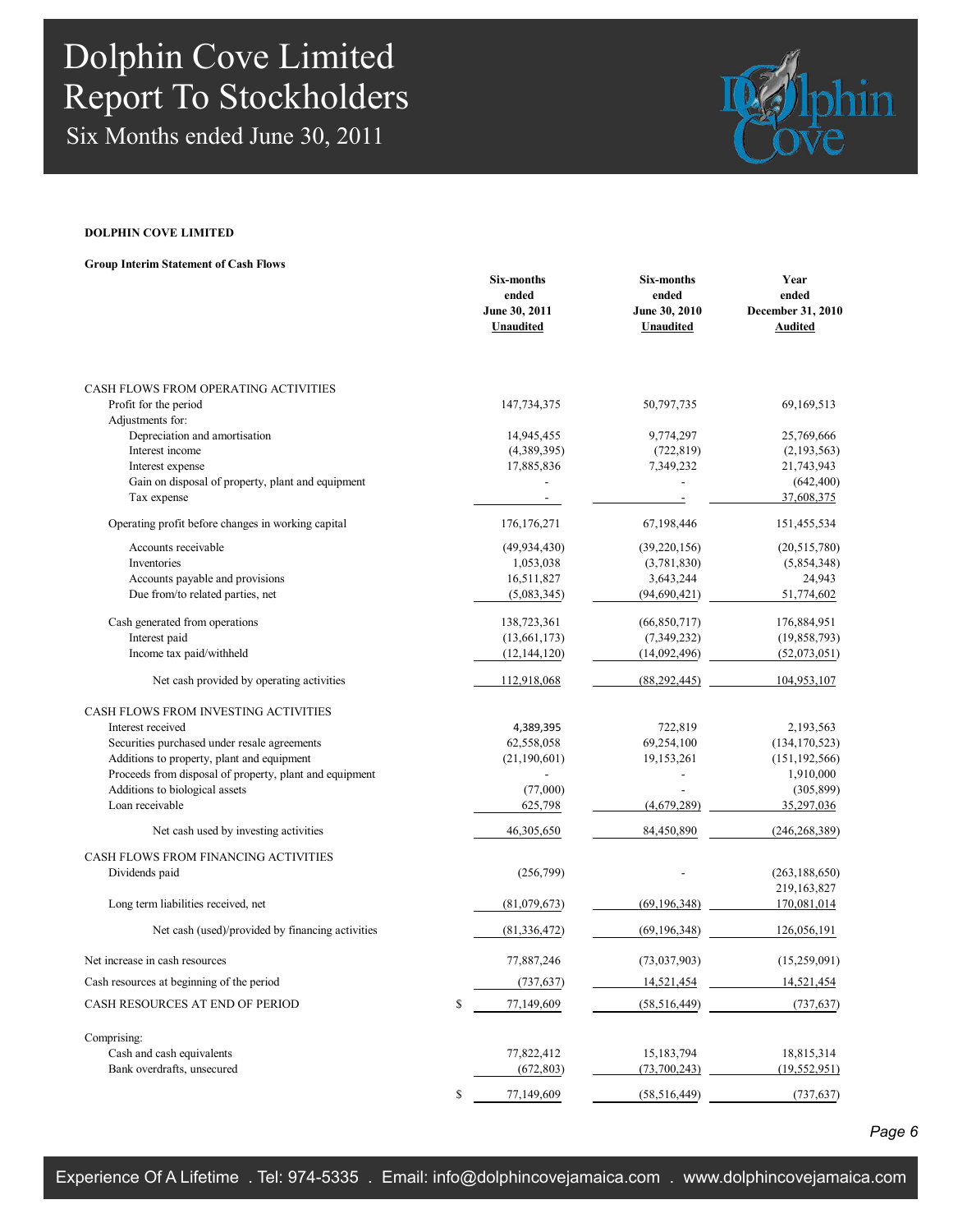Six Months ended June 30, 2011



### **DOLPHIN COVE LIMITED**

### **Selected Explanatory Notes Six months ended June 30, 2011**

#### Basis of preparation

These condensed interin consolidated financial statements have been prepared in accordance with accounting policies set out in note 2 to the audited consolidated financial statement for the year ended December 31, 2010 which have been consistently applied from period to period.

### Segment information

|                                | Six month period to June 30, 2011 |             |            |               |  |  |
|--------------------------------|-----------------------------------|-------------|------------|---------------|--|--|
|                                | Ocho Rios                         | Hanover     | Other      | Total         |  |  |
| Reportable segment assets      | 1,334,513,185                     | 306,514,042 | 27,062,242 | 1,668,089,468 |  |  |
| Capital expenditure            | 4,470,792                         | 1,484,669   |            | 5,955,461     |  |  |
| Reportable segment liabilities | 333,727,309                       | 297,466,909 |            | 631,194,218   |  |  |

|                                | Year ended December 31, 2010 |             |            |               |  |
|--------------------------------|------------------------------|-------------|------------|---------------|--|
|                                | Ocho Rios                    | Hanover     | Other      | Total         |  |
| Reportable segment assets      | 1,297,975,594                | 277,082,490 | 24,593,134 | 1,599,651,218 |  |
| Capital expenditure            | 13,383,873                   | 137,533,520 | 581.072    | 151,498,465   |  |
| Reportable segment liabilities | 420,711,282                  | 289,522,262 | -          | 710,233,544   |  |

|                                       | Six month period to June 30, 2011 |                          |            |                |  |  |
|---------------------------------------|-----------------------------------|--------------------------|------------|----------------|--|--|
|                                       | Ocho Rios                         | Hanover                  | Other      | Total          |  |  |
| Gross revenue from external customers | 456,508,356                       | 99,799,628               | 50,202,007 | 606,509,991    |  |  |
| Finance Income                        | 16,281,940                        | $\overline{\phantom{0}}$ |            | 16,281,940     |  |  |
| Finance cost                          | (16,929,240)                      | (12, 849, 146)           |            | (29, 778, 386) |  |  |
| Depreciation and amortization         | (11,206,239)                      | (2,949,143)              | (790,073)  | (14, 945, 455) |  |  |
| Segment Profit                        | 120,590,988                       | 23,553,466               | 3,589,918  | 147,734,372    |  |  |

|                                       | Year ended June 30, 2010 |         |            |                |  |
|---------------------------------------|--------------------------|---------|------------|----------------|--|
|                                       | Ocho Rios                | Hanover | Other      | Total          |  |
| Gross revenue from external customers | 399,915,791              |         | 52,681,555 | 452,597,346    |  |
| Finance Income                        | 4,878,498                |         |            | 4,878,498      |  |
| Finance cost                          | (12,950,549)             |         |            | (12, 950, 549) |  |
| Depreciation and amortization         | 9,774,297                |         |            | 9,774,297      |  |
| <b>Taxation expense</b>               | (27, 997, 506)           |         |            | (27, 997, 506) |  |
| Segment profit after tax              | 39,506,803               |         | 11,290,932 | 50,797,735     |  |